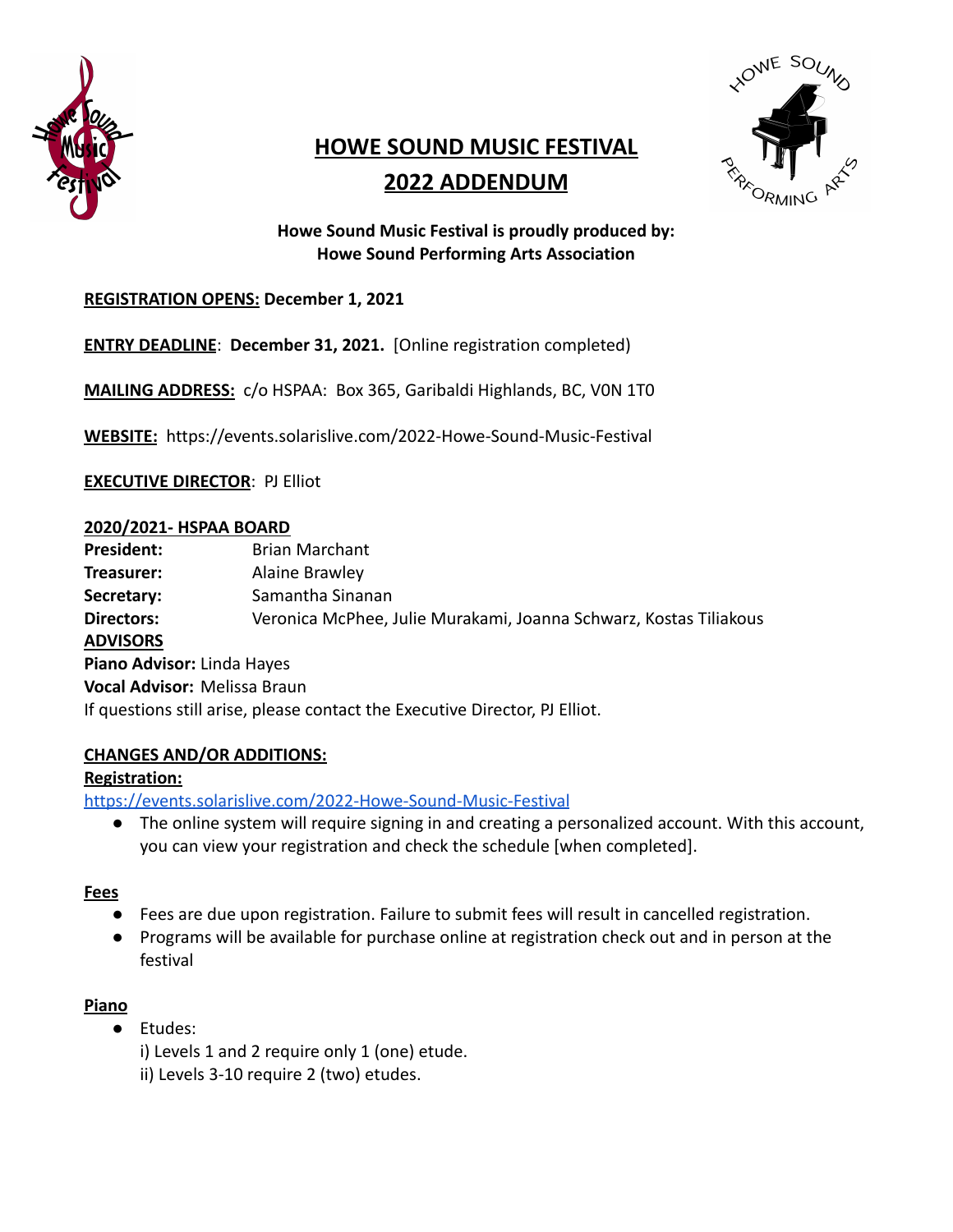# **Please be aware, all Howe Sound Music Festival Participants give HSMF permission to publicize their names and photos**

#### **IMPORTANT NOTES:**

- Please consult the Syllabus and current Addendum carefully. The website may allow students to register for classes he/she may not be eligible for.
- **The age of students is determined as of December 31,2021, before the upcoming Provincial Festival**.
- **●** Please ensure you do not have personal scheduling conflicts during Festival time. Please keep in mind specific dates and times of classes are dependent on registration. Special requests can be made during online registration and will try to be accommodated by HSMF. The Festival cannot make changes or refunds for any reason other than Festival error, class cancelled by the Festival, or medical emergency.

# **Eligibility**

● Students residing in the Sea to Sky School District [Lions Bay to D'Arcy] are eligible for scholarships and promotion to the BC Provincial Music Festival.

#### **Workshop**

● Students must provide the Adjudicator with an original copy of the score being performed. **Photocopies or absent scores will result in a participation certificate only and will not receive an adjudication.**

i) The above rule applies to OWN COMPOSITION classes as well. A handwritten or computerized copy of the score (including melody line, accompaniment, and lyrics, where applicable) must be provided.

ii) Where applicable, the Accompanist is also required to have an original copy of the score. Please see above for more details.

- **Students are required to be present 15 min. ahead of scheduled time in case classes are running early and to facilitate punctual session starts.**
- Late arrivals that are not present when they are called upon will be called again at the end of the class. If still not present, the student will be considered a no-show, and will not be able to play at any later time.

# **Piano Classes**

● When selecting repertoire, the term "recognized" syllabus is used to refer to the most recent editions of the Royal Conservatory of Music or Conservatory Canada Piano Syllabi.

#### **Provincials (performingartsbc.ca)**

- **The age of the student is determined as of December 31, 2021, before the upcoming Provincial Festival**.
- The Provincial Festival will take place June 5 9, 2022 in a virtual format.
- In 2022, Provincial entry fees will be paid by Howe Sound Performing Arts Association; all other incidentals are the performers' responsibility.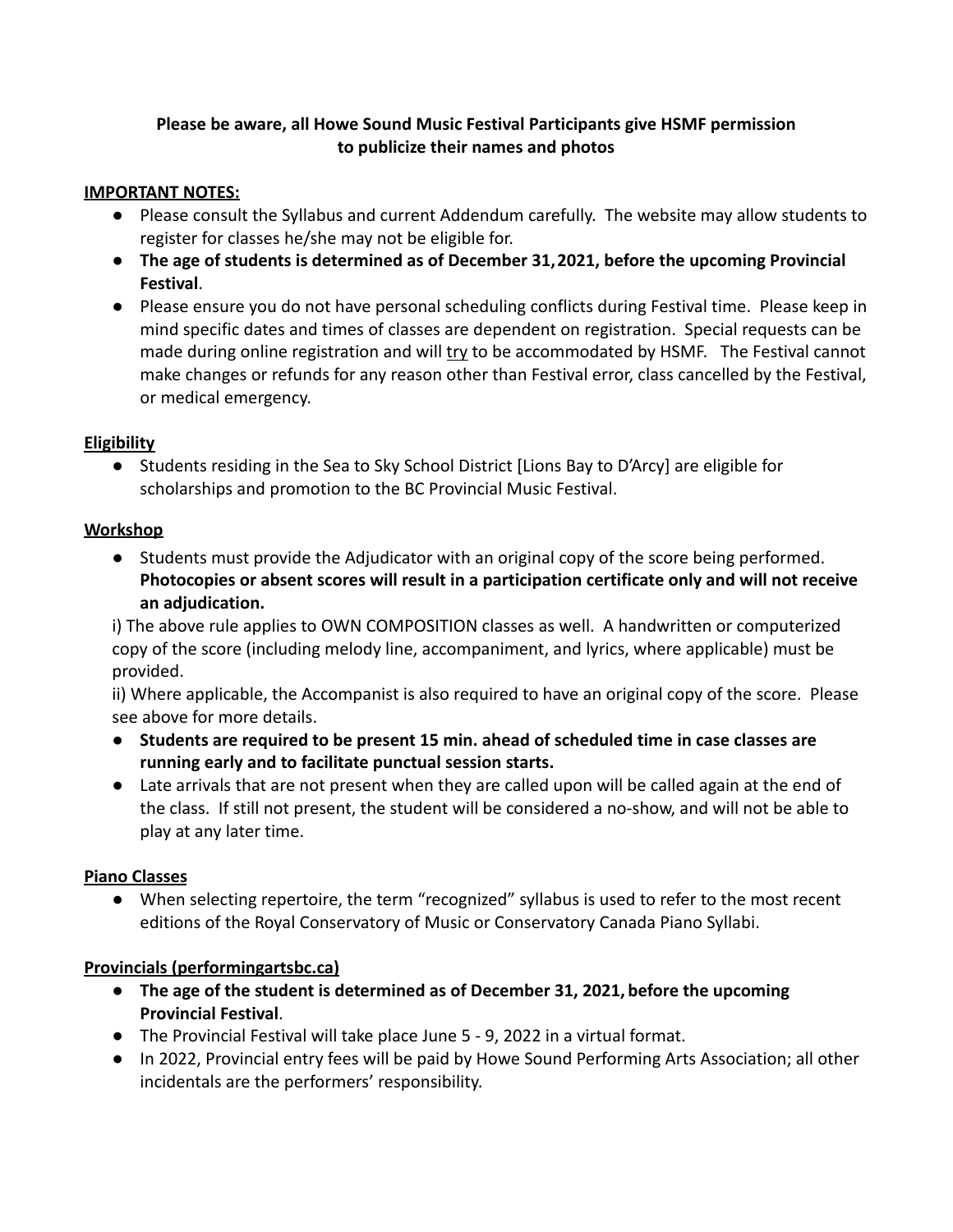#### **2022 SCHOLARSHIPS**

Community members and/or individuals wishing to donate a scholarship towards the festival please contact the Executive Director PJ Elliot @ executivedirectorhsmf@gmail.com

Please note: Final confirmation of all scholarships will be added to the Festival Program and found online. Scholarship recipients are determined by the adjudicator(s).

#### **WORKSHOP VENUES and DATES**

All Festival classes are held at **St. John the Divine Anglican Church**, 1930 Diamond Rd., Squamish, BC \*Number of days is dependent upon registration. Dates are subject to change, as necessary, for scheduling purposes.

#### **Piano**

March 7, 8 & 9, 2022

#### **Voice**

Musical Theatre & Classical Voice March 10, 11, 12 & 13, 2022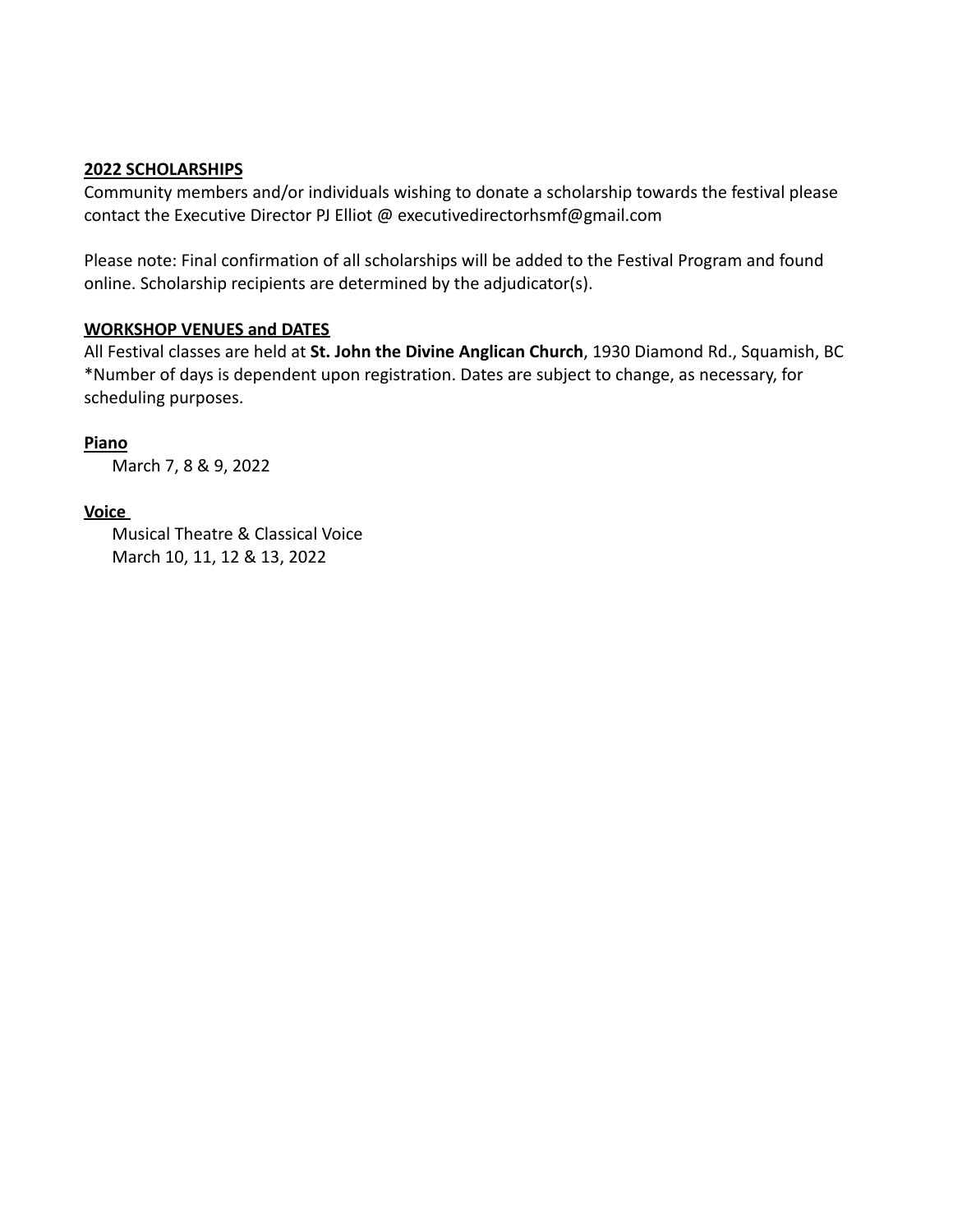# **Heather Henderson - Vocal Adjudicator**



Heather Henderson enjoys her roles as an active singing teacher, clinician, coach and director in Calgary and the Southern Alberta/British Columbia region. She maintains studios at the Chinook School of Music, Mount Royal University Conservatory of Music, and her private voice studio which reaches international online students from Dubai, India, Mexico, the United States and across Canada. She was the coordinator and teacher for the Mount Royal Conservatory of Music Vocal Academy for many years and a stage director/coach for the Cow Town Opera Summer Academy. She holds a Masters of Music Performance degree from The University of Houston, a Bachelor of Music Performance degree from the University of Colorado,

Boulder and a Graduate Diploma from the Saint Louis Conservatory of Music. Further studies include the disciplines of dance, Alexander technique, acting and several martial arts. She is an active member of the National Association Teachers of Singing and a dedicated educator both in her studios and as a guest clinician in local schools, workshops and area choirs. A lyric soprano, her solo performances in theatre, opera, oratorio and recitals include performances with Calgary Philharmonic, Calgary Opera, Banff Festival, St. Louis Opera Theatre, and Opera East.